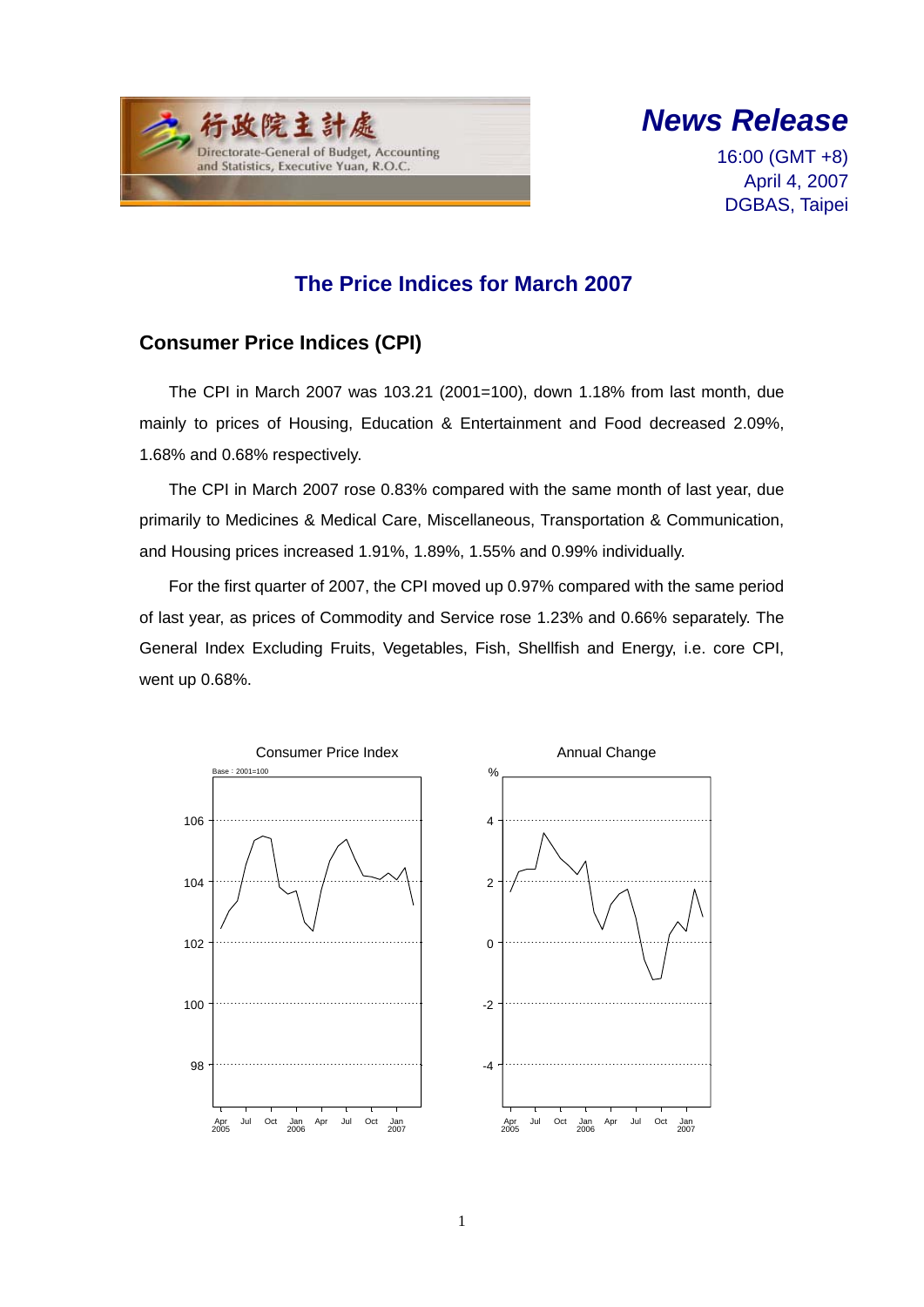#### **Wholesale Price Indices (WPI)**

The WPI in March 2007 was 120.02 (2001=100), rose 1.15% from last month, due especially to prices of Energy Minerals, Primary Metal Products and Petroleum & Coal Products moved up 6.24%, 4.05% and 1.64% separately.

The WPI in March 2007 advanced 7.44% compared with the same month of last year, due mainly to prices of Primary Metal Products, Chemicals and Metal Products went up 35.81%, 14.18% and 13.51% individually.

For the first quarter of 2007, the WPI increased 7.07% compared with the same period of last year, of which the Import Price Index and Export Price Index moved up 8.46% and 4.86% respectively.



#### **Statistical Tables**

Table1 The Changes of Consumer Price Indices Table2 The Changes of Wholesale Price Indices Table3 The Changes of Import Price Indices Table4 The Changes of Export Price Indices

#### **For Further Information:**

*Statistics Database:* http://eng.stat.gov.tw/ *DGBAS* news releases on the Internet: http://eng.dgbas.gov.tw/ *Tel:* +886-2-23803449; *Fax:* +886-2-23803465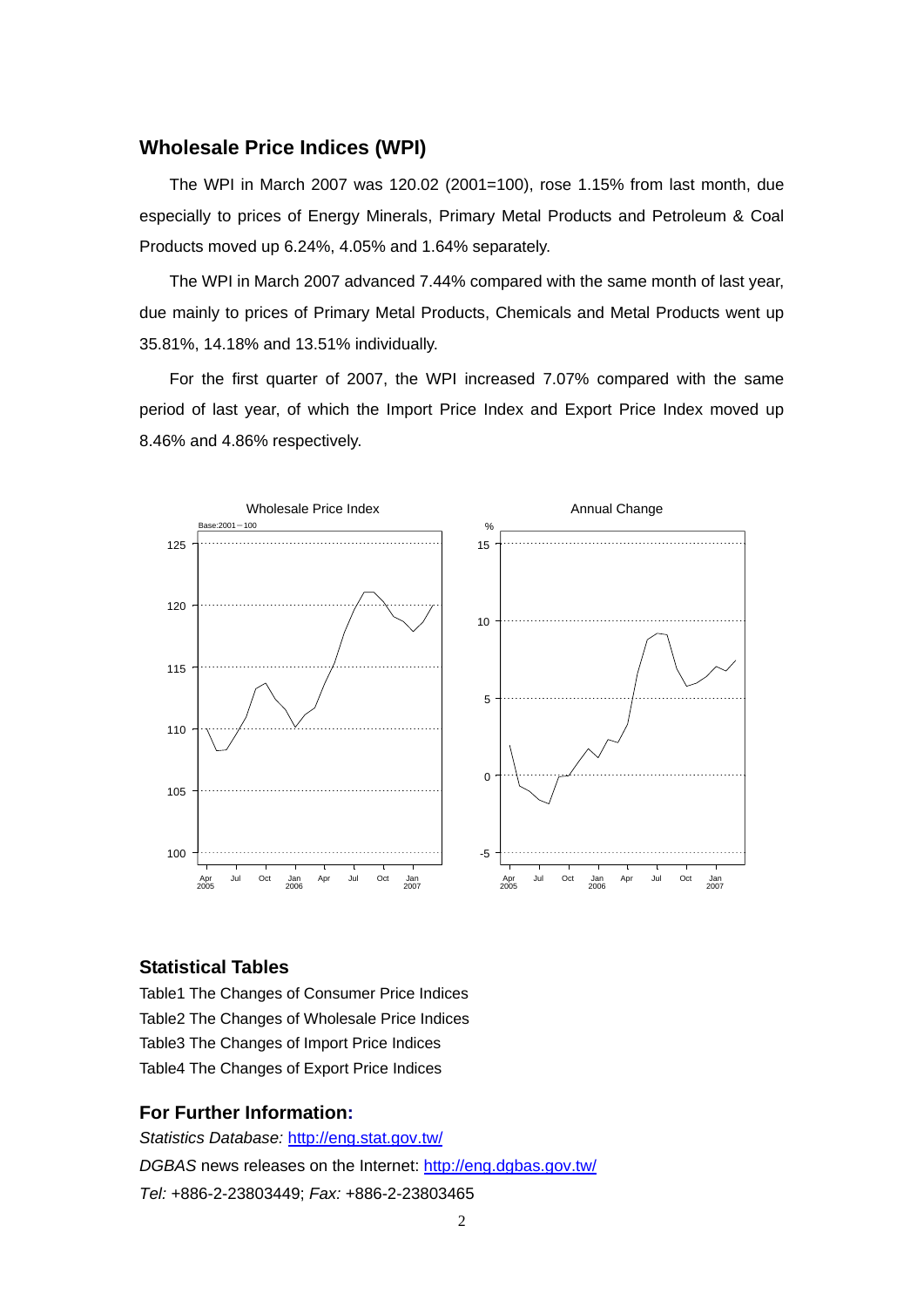|  |  |  |  | Table 1 The Changes of Consumer Price Indices |  |  |
|--|--|--|--|-----------------------------------------------|--|--|
|  |  |  |  |                                               |  |  |

March 2007

|                                             | Weight   | Index of     | Compared  | Compared  | The First Three |
|---------------------------------------------|----------|--------------|-----------|-----------|-----------------|
|                                             | $(\%0)$  | March        | with Last | with the  | Months of       |
|                                             |          | 2007         | Month     | Same      | 2007            |
| Groups                                      |          | $(2001=100)$ | $(\% )$   | Month of  | Compared with   |
|                                             |          |              |           | Last Year | the Same        |
|                                             |          |              |           | (%)       | Period of Last  |
|                                             |          |              |           |           | Year $(\% )$    |
| General Index                               | 1,000.00 | 103.21       | $-1.18$   | 0.83      | 0.97            |
| <b>Basic Group</b>                          |          |              |           |           |                 |
| 1. Food                                     | 250.54   | 107.75       | $-0.68$   | 0.19      | 0.17            |
| Meat                                        | 25.17    | 114.91       | 0.39      | $-2.04$   | $-1.50$         |
| Fish & Shellfish                            | 16.73    | 117.73       | $-2.86$   | 6.92      | 7.42            |
| Vegetables                                  | 27.89    | 96.07        | $-8.88$   | 12.78     | 13.96           |
| Fruits                                      | 27.94    | 106.52       | $-0.04$   | $-12.00$  | $-13.24$        |
| 2. Clothing                                 | 47.46    | 95.38        | $-3.41$   | 0.76      | 2.10            |
| Garments                                    | 32.52    | 90.17        | $-5.52$   | $-0.18$   | 1.77            |
| 3. Housing                                  | 307.94   | 99.03        | $-2.09$   | 0.99      | 0.95            |
| <b>Residential Rent</b>                     | 210.96   | 97.67        | $-0.01$   | 0.17      | 0.24            |
| Household Keeping Services                  | 16.20    | 94.22        | $-30.16$  | 0.03      | $-1.10$         |
| Water, Electricity & Gas Supply             | 37.37    | 107.53       | $-0.05$   | 4.33      | 4.36            |
| 4. Transportation & Communication           | 126.25   | 103.72       | 0.09      | 1.55      | 1.50            |
| Oils                                        | 22.63    | 136.34       | 1.60      | 5.57      | 5.59            |
| <b>Communication Services</b>               | 77.27    | 97.87        | $-0.48$   | 0.58      | 0.49            |
| 5. Medicines & Medical Care                 | 37.37    | 116.45       | 1.01      | 1.91      | 1.24            |
| Medicines & Health Food                     | 9.19     | 112.41       | 4.04      | 6.85      | 4.28            |
| 6. Education & Entertainment                | 161.11   | 99.02        | $-1.68$   | 0.27      | 0.51            |
| <b>Educational Expense</b>                  | 118.75   | 100.28       | $-0.11$   | $-0.28$   | $-0.19$         |
| Entertainment Expense                       | 42.36    | 95.82        | $-5.95$   | 1.88      | 2.54            |
| 7. Miscellaneous                            | 69.33    | 111.29       | $-0.11$   | 1.89      | 3.12            |
| Tobacco & Betelnut                          | 19.55    | 148.42       | 0.77      | 3.57      | 7.55            |
| <b>Personal Care Services</b>               | 14.01    | 100.88       | $-3.42$   | 0.78      | 0.25            |
| <b>Commodity and Service Groups</b>         |          |              |           |           |                 |
| 1. Commodity                                | 528.52   | 105.16       | $-0.39$   | 1.00      | 1.23            |
| (Excluding Food)                            | 277.97   | 102.84       | $-0.11$   | 1.79      | 2.28            |
| Non-durable Consumer Goods                  | 384.36   | 109.95       | $-0.17$   | 1.33      | 1.48            |
| (Excluding Food)                            | 133.81   | 114.24       | 0.75      | 3.42      | 3.94            |
| Semi-durable Consumer Goods                 | 62.59    | 94.60        | $-2.44$   | 0.33      | 1.40            |
| Durable Consumer Goods                      | 81.57    | 89.54        | 0.06      | $-0.36$   | $-0.33$         |
| 2. Service                                  | 471.48   | 101.02       | $-2.06$   | 0.63      | 0.66            |
| Housing                                     | 237.03   | 97.55        | $-2.83$   | 0.24      | 0.19            |
| Transportation & Communication              | 74.10    | 97.73        | $-0.51$   | 0.56      | 0.45            |
| <b>Medical Care</b>                         | 24.69    | 121.93       | 0.16      | 0.69      | 0.60            |
| Education & Entertainment                   | 104.85   | 106.03       | $-2.18$   | 1.34      | 1.71            |
| Miscellaneous                               | 30.81    | 100.76       | $-1.60$   | 1.04      | 0.83            |
| Special Groups                              |          |              |           |           |                 |
| General Index Excluding Fruits & Vegetables | 944.17   | 103.40       | $-0.98$   | 0.98      | 1.11            |
| General Index Excluding Food                | 749.46   | 101.71       | $-1.34$   | 1.06      | 1.26            |
| General Index Excluding Fruits, Vegetables, | 873.10   | 102.09       | $-1.05$   | 0.55      | 0.68            |
| Fish, Shellfish & Energy                    |          |              |           |           |                 |

Note :Due to late reports and corrections by respondents all data are subject to revision 3 months after original publication.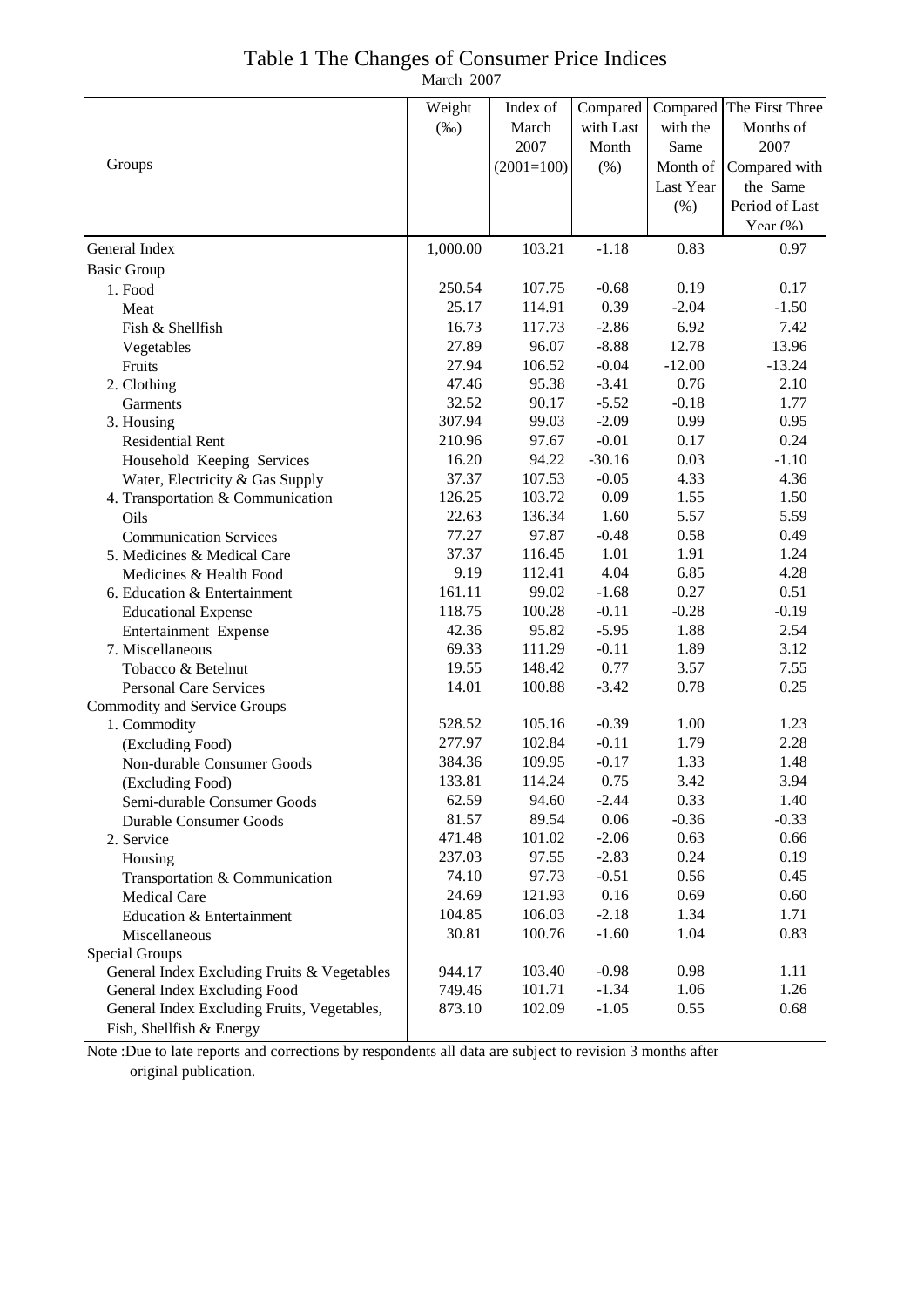# Table 2 The Changes of Wholesale Price Indices

March 2007

| Groups                                                            | Weight         | Index of         | Compared        | Compared     | The First Three |
|-------------------------------------------------------------------|----------------|------------------|-----------------|--------------|-----------------|
|                                                                   | $(\%0)$        | March 2007       | with Last       | with the     | Months of 2007  |
|                                                                   |                | $(2001=100)$     | Month           | Same Month   | Compared with   |
|                                                                   |                |                  | (% )            | of Last Year | the Same        |
|                                                                   |                |                  |                 | (% )         | Period of Last  |
|                                                                   |                |                  |                 |              | Year $(\%)$     |
|                                                                   |                |                  |                 |              |                 |
| General Index                                                     | 1,000.00       | 120.02           | 1.15            | 7.44         | 7.07            |
| General Index Excluding Import & Export                           | 360.47         | 126.28           | 0.57            | 7.40         | 7.50            |
| Import                                                            | 310.71         | 133.69           | 2.45            | 9.92         | 8.46            |
| Export                                                            | 328.82         | 100.28           | 0.40            | 4.53         | 4.86            |
| <b>Basic Group</b>                                                |                |                  |                 |              |                 |
| 1. Agriculture, Forestry, Livestock & Fishery                     | 39.30          | 119.01           | $-0.44$         | 4.21         | 3.42            |
| (1) Farm Products                                                 | 19.89          | 119.22           | $-0.16$         | 9.02         | 7.80            |
| (2) Forest Products                                               | 0.51           | 182.63           | 1.24            | 24.15        | 25.24           |
| (3) Livestock & Poultry                                           | 9.66           | 119.00           | $-0.62$         | $-4.98$      | $-6.38$         |
| (4) Aquatic Products                                              | 9.24           | 113.46           | $-0.98$         | 3.44         | 4.24            |
| 2. Minerals Products                                              | 37.73          | 231.54           | 5.04            | 5.63         | 1.65            |
| (1) Energy Minerals                                               | 30.16          | 235.93           | 6.24            | 2.84         | $-1.98$         |
| (2) Sand, Gravel & Crushed Stone                                  | 3.71           | 208.82           | 0.00            | 25.19        | 25.20           |
| 3. Manufacturing Products                                         | 889.18         | 115.62           | 0.96            | 7.71         | 7.67            |
| $(1)$ Food & Beverages                                            | 38.61          | 121.67           | 0.80            | 5.18         | 4.54            |
| $(2)$ Tobaccos                                                    | 4.66           | 149.57           | $-0.07$         | 3.19         | 6.22            |
| (3) Textile Products                                              | 37.11          | 107.66           | 0.33            | 4.74         | 4.29            |
| (4) Ready-made Apparel & Accessories                              | 12.22          | 90.60            | $-0.20$         | 1.12         | 1.48            |
| (5) Hides, Skins, Leather & Related Products                      | 8.47           | 108.48           | $-0.15$         | 6.80         | 7.17            |
| (6) Lumber & Wood Products                                        | 3.56           | 115.10           | 0.35            | 7.09         | 7.33            |
| (7) Furniture & Fixture                                           | 8.76           | 111.10           | 0.52            | 3.18         | 2.59            |
| (8) Pulp, Paper, Paper Products & Printed                         | 21.45          | 109.00           | 1.26            | 5.90         | 5.42            |
| (9)Chemicals                                                      | 63.87          | 185.24           | 0.58            | 14.18        | 13.57           |
| (10)Chemical Products                                             | 30.02          | 98.83            | 0.42            | 2.30         | 2.31            |
| (11) Petroleum & Coal Products                                    | 41.01          | 175.55           | 1.64            | 6.94         | 7.46            |
| (12) Rubber & Plastic Products                                    | 31.42          | 112.98           | 0.28            | 3.50         | 3.41            |
| (13) Nonmetallic Mineral Products                                 | 14.80          | 117.21           | 0.13            | 4.63         | 5.05            |
| (14) Primary Metal Products                                       | 57.25          | 248.43           | 4.05            | 35.81        | 35.81           |
| (15) Metal Products                                               | 30.52          | 137.95           | 0.36            | 13.51        | 13.82           |
| (16)Machinery                                                     | 60.94          | 100.89           | 0.87            | 2.14         | 1.76            |
| (17) Computer, Communication Eq., Audio &                         | 129.17         | 62.19            | $-0.18$         | $-5.54$      | $-5.40$         |
| Video Equipment                                                   |                |                  |                 |              |                 |
| (18) Electronic Components & Accessories                          | 176.39         | 74.65            | 0.07            | $-0.80$      | $-0.62$         |
| (19) Electrical Equipments & Apparatus                            | 41.65          | 121.40           | 0.35            | 7.83         | 9.69            |
| (20) Transportation Equipment & Parts                             | 45.15          | 99.47            | 0.61            | 1.81         | 1.60            |
| (21) Precision Instruments                                        | 19.24<br>12.91 | 97.52            | 0.33            | 2.38         | 2.57            |
| (22) Miscellaneous Products<br>4. Water Supply, Electricity & Gas | 33.79          | 107.30<br>109.47 | 0.02<br>$-0.07$ | 2.45<br>8.00 | 2.86<br>8.05    |
| By Stage of Processing                                            |                |                  |                 |              |                 |
| 1.Raw Materials                                                   | 61.00          | 196.03           | 4.14            | 7.56         | 4.14            |
| 2. Intermediate Materials                                         | 413.28         | 132.98           | 1.29            | 11.63        | 11.43           |
| 3. Finished Goods                                                 | 196.90         | 101.04           | 0.30            | 1.51         | 1.41            |
| (1) Capital Goods                                                 | 68.55          | 92.01            | 0.63            | 0.89         | 0.56            |
| (2) Consumer Goods                                                | 128.35         | 105.64           | 0.15            | 1.79         | 1.80            |
| Special Groups                                                    |                |                  |                 |              |                 |
| General Index Excluding Exports                                   | 671.18         | 129.57           | 1.45            | 8.58         | 7.95            |
| General Index Excluding Imports                                   | 689.29         | 114.09           | 0.49            | 6.18         | 6.37            |
| Non Heavy Chemical Industrial Products                            | 211.51         | 109.18           | 0.44            | 4.20         | 4.05            |
| Heavy Chemical Industrial Products                                | 677.67         | 117.68           | 1.12            | 8.82         | 8.82            |

Note:Due to late reports and corrections by respondents all data are subject to revision 3 months after original publication.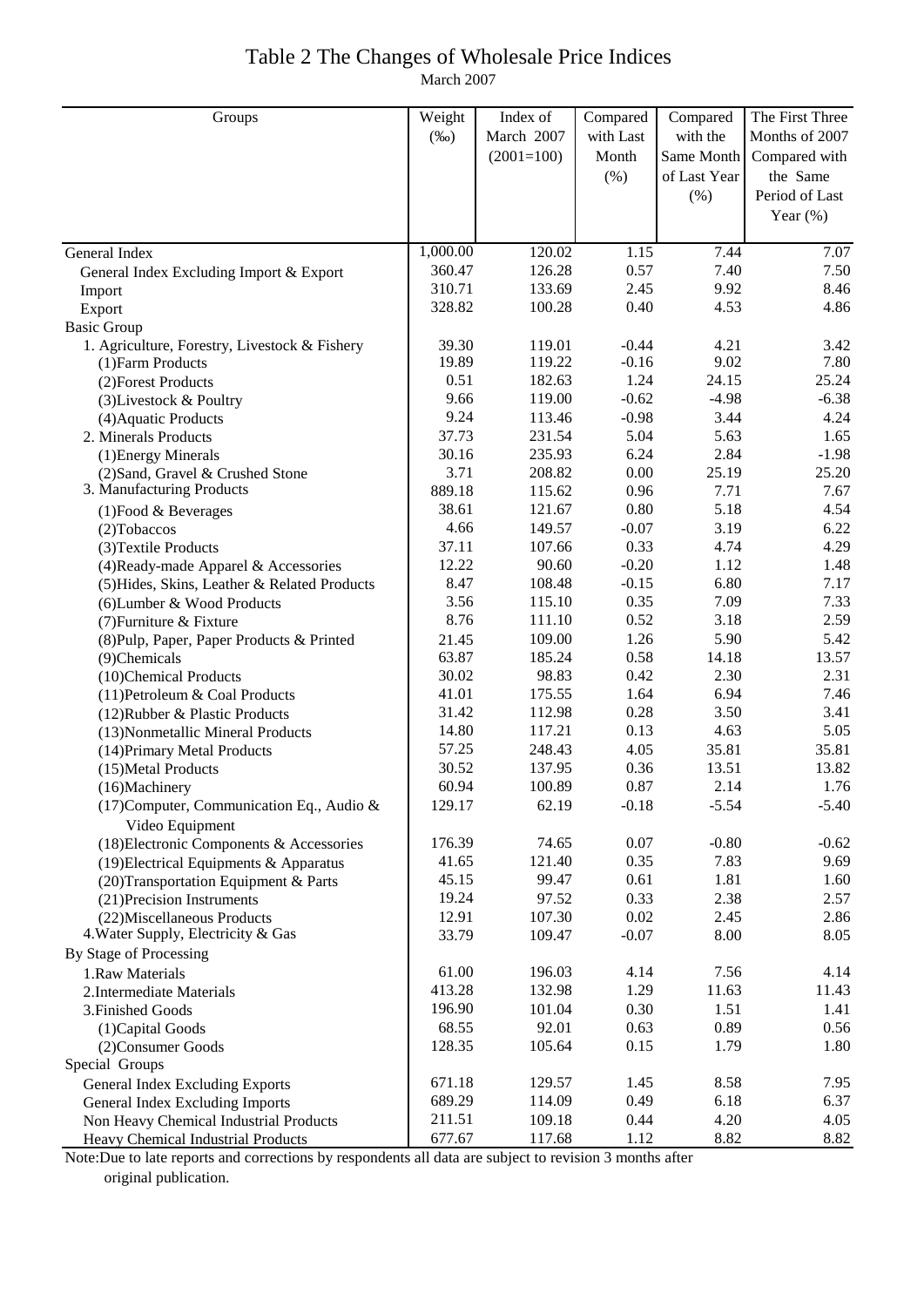### Table 3 The Changes of Import Price Indices

March 2007

|                                                   | Weight   | Index of     | Compared  | Compared             | The First            |
|---------------------------------------------------|----------|--------------|-----------|----------------------|----------------------|
|                                                   | $(\%0)$  | March 2007   | with Last | with the             | Three Months         |
|                                                   |          | $(2001=100)$ | Month     | Same                 | of 2007              |
| Groups                                            |          |              | (% )      | Month of             | Compared<br>with the |
|                                                   |          |              |           | Last Year<br>$(\% )$ | Same Period          |
|                                                   |          |              |           |                      | of Last Year         |
|                                                   |          |              |           |                      | $(\% )$              |
| Basic Group (on N.T.D. Basis)                     |          |              |           |                      |                      |
| General Index                                     | 1,000.00 | 133.69       | 2.45      | 9.92                 | 8.46                 |
| 1. Animal, Vegetable Products & Prepared<br>Foods | 47.60    | 148.40       | 0.59      | 23.23                | 22.23                |
| 2. Mineral Products                               | 134.52   | 224.98       | 5.17      | 3.67                 | $-0.07$              |
| 3. Textiles & Textile Articles                    | 23.09    | 110.37       | 0.48      | 5.60                 | 5.76                 |
| 4. Wood, Paper, Pulp & Articles Thereof           | 25.78    | 130.82       | 1.12      | 14.33                | 14.20                |
| 5. Chemicals, Plastics, Rubber & Articles Thereof | 133.44   | 146.03       | 0.22      | 11.16                | 11.53                |
| 6. Primary Metals & Articles Thereof              | 76.14    | 272.96       | 6.11      | 42.29                | 40.40                |
| 7. Machinery, Optical & Precision Instruments     | 166.08   | 96.72        | 1.40      | 2.03                 | 1.16                 |
| 8. Electronic Machinery                           | 355.47   | 77.84        | 0.23      | 0.97                 | 0.59                 |
| 9. Transportation Equipment & Parts               | 20.86    | 97.73        | 1.15      | 2.32                 | 1.74                 |
| 10. Miscellaneous Products                        | 17.02    | 109.83       | 0.16      | 7.10                 | 6.91                 |
| Basic Group (on U.S.D. Basis)                     |          |              |           |                      |                      |
| General Index                                     | 1,000.00 | 136.82       | 2.33      | 8.21                 | 6.51                 |
| 1. Animal, Vegetable Products & Prepared<br>Foods | 47.60    | 151.94       | 0.46      | 21.28                | 20.03                |
| 2. Mineral Products                               | 134.52   | 230.15       | 5.04      | 2.03                 | $-1.87$              |
| 3. Textiles & Textile Articles                    | 23.09    | 112.94       | 0.36      | 3.94                 | 3.87                 |
| 4. Wood, Paper, Pulp & Articles Thereof           | 25.78    | 133.86       | 1.00      | 12.53                | 12.16                |
| 5. Chemicals, Plastics, Rubber & Articles Thereof | 133.44   | 149.39       | 0.11      | 9.41                 | 9.54                 |
| 6. Primary Metals & Articles Thereof              | 76.14    | 279.28       | 5.98      | 40.05                | 37.90                |
| 7. Machinery, Optical & Precision Instruments     | 166.08   | 98.97        | 1.28      | 0.42                 | $-0.66$              |
| 8. Electronic Machinery                           | 355.47   | 79.64        | 0.11      | $-0.62$              | $-1.21$              |
| 9. Transportation Equipment & Parts               | 20.86    | 100.04       | 1.04      | 0.72                 | $-0.08$              |
| 10. Miscellaneous Products                        | 17.02    | 112.41       | 0.04      | 5.41                 | 4.99                 |

Note:Due to late reports and corrections by respondents all data are subject to revision 3 months after original publication.